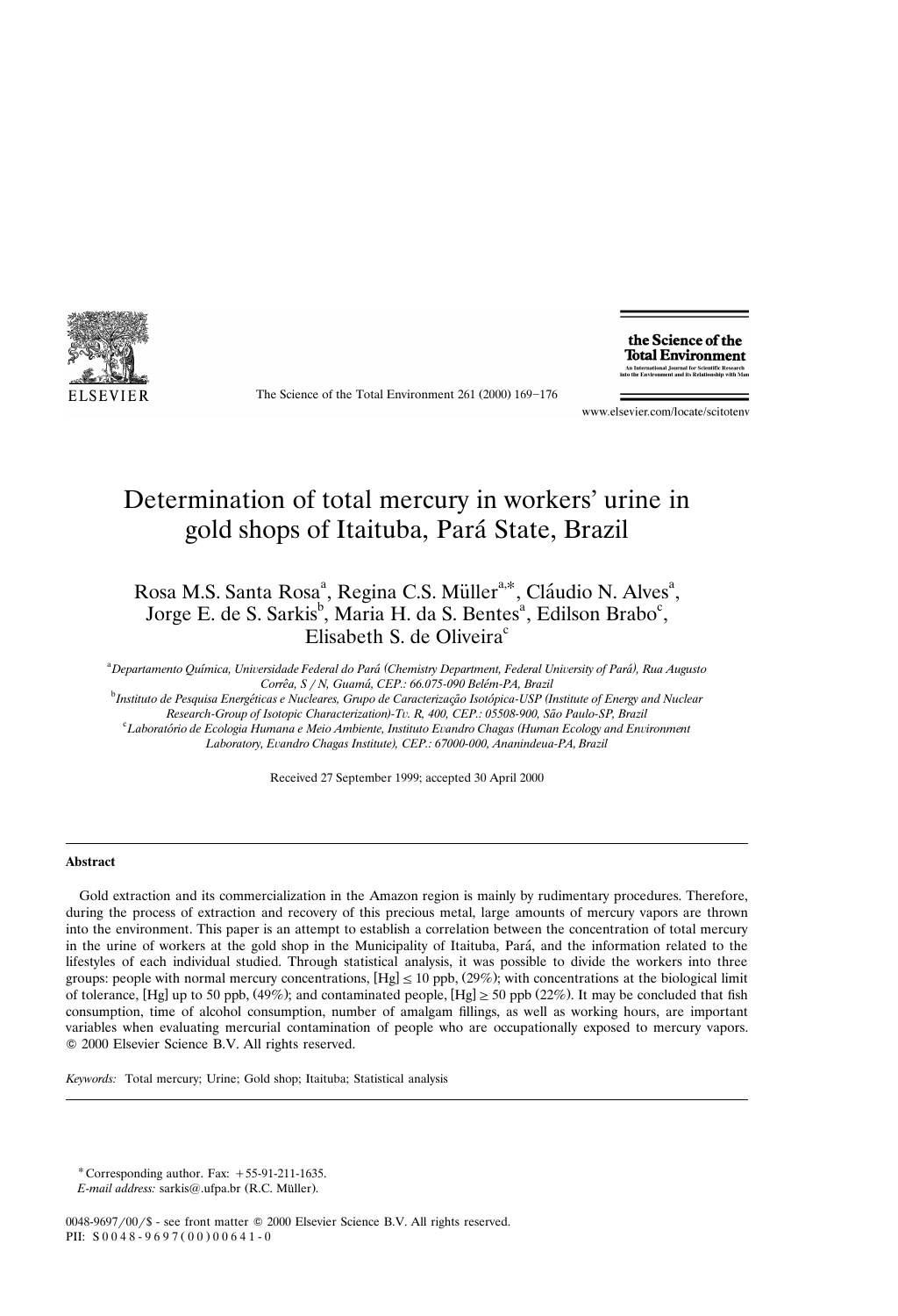## **1. Introduction**

Environmental pollution in the Amazon region is commonly attributed to goldmining activities. During this process, mercury is used for alloying with the gold, so that it can be extracted. As a result, the soil and rivers can be contaminated by metallic mercury. The recovery of the alloyed gold is done generally by burning and reburning the amalgam, releasing mercury vapors (Lacerda and Salomons, 1998). This procedure is done at the so-called gold shop.

From the occupational point of view, daily exposure to mercury vapors represents a potential hazard to human health, especially to workers in gold shops in cities of the region, such as Itaituba, in the Tapajós River basin, in Pará State.

Two medical examinations are necessary to diagnose mercury poisoning. The first one is a clinical examination to look for the main symptoms of mercury poisoning, such as alterations in the nervous system, in the eyeball, in the mouth mucous membrane and in the kidneys. The other one is a laboratory examination, which determines the quantity of mercury in organic tissues or fluids.

The vapor of elementary mercury is almost totally absorbed by the lungs and, as it enters the bloodstream, some of this mercury tends to accumulate in the kidneys. For this reason, urine analysis has been the most common way to evaluate exposure to metallic mercury in man (Rodrigues et al., 1994; Cornelis et al., 1996; Malm, 1998).

Other important factors which must be taken into consideration, are the nutritional and occupational habits that may influence the diagnosis. Therefore, when collecting information from the workers, in order to have all these factors evaluated, a clinical questionnaire is also given to them.

This paper is an attempt to establish a correlation between the concentration of total mercury in the urine of gold shop workers in the Municipality of Itaituba, Pará, and information related to the lifestyles of each individual studied. It is an attempt to establish a relation of cause and effect.

Statistical methods were used (basic and multi-

variate) aiming to obtain a model that could evaluate which of the variables (each individual's habits and lifestyles) were related to the total concentration of mercury in the organism, thus establishing a relation of cause and effect.

# **2. Study area**

The Municipality of Itaituba is located in the region on the Tapajós River basin, approximately 891 km from Belém (the capital of Pará State), with a population of approximately 97 630 inhabitants (IBGE, 1996; Leal et al., 1996).

The foundation of Itaituba Village was a milestone in the territory conquest, occupation and defense. After the occupation had been consolidated, and due to its geographical position, it turned into a large commercial center, where traders had an important role in the latex business. After the latex time had ended, the region experimented a period of retrogression, only broken by the discovery of gold in the River Tropas in the late 1950s. This discovery caused a gold rush in the region (Leal et al., 1996).

This activity, in spite of having generated tons of gold, has left little in the city, except a strong impact to the environment, which dimension has not been totally measured yet. Moreover, the poor sanitation contributed to the low health rate in the city (IDESP,  $1997$ ).

The cities' productive structure is formed around vegetable and mineral extraction and fishing. The fishing activity does not have an appropriate infrastructure to produce significant income to the city (IDESP, 1997).

## **3. Materials and methods**

The urine samples were collected by Evandro Chagas Institute in May, 1995 and November, 1997.

The urine samples (to determine the total mercury) were collected in four 25-ml plastic containers, hermetically sealed and frozen at  $-20^{\circ}$ C until analysis (Campos and Pivetta, 1993). The determinations of total mercury were done at the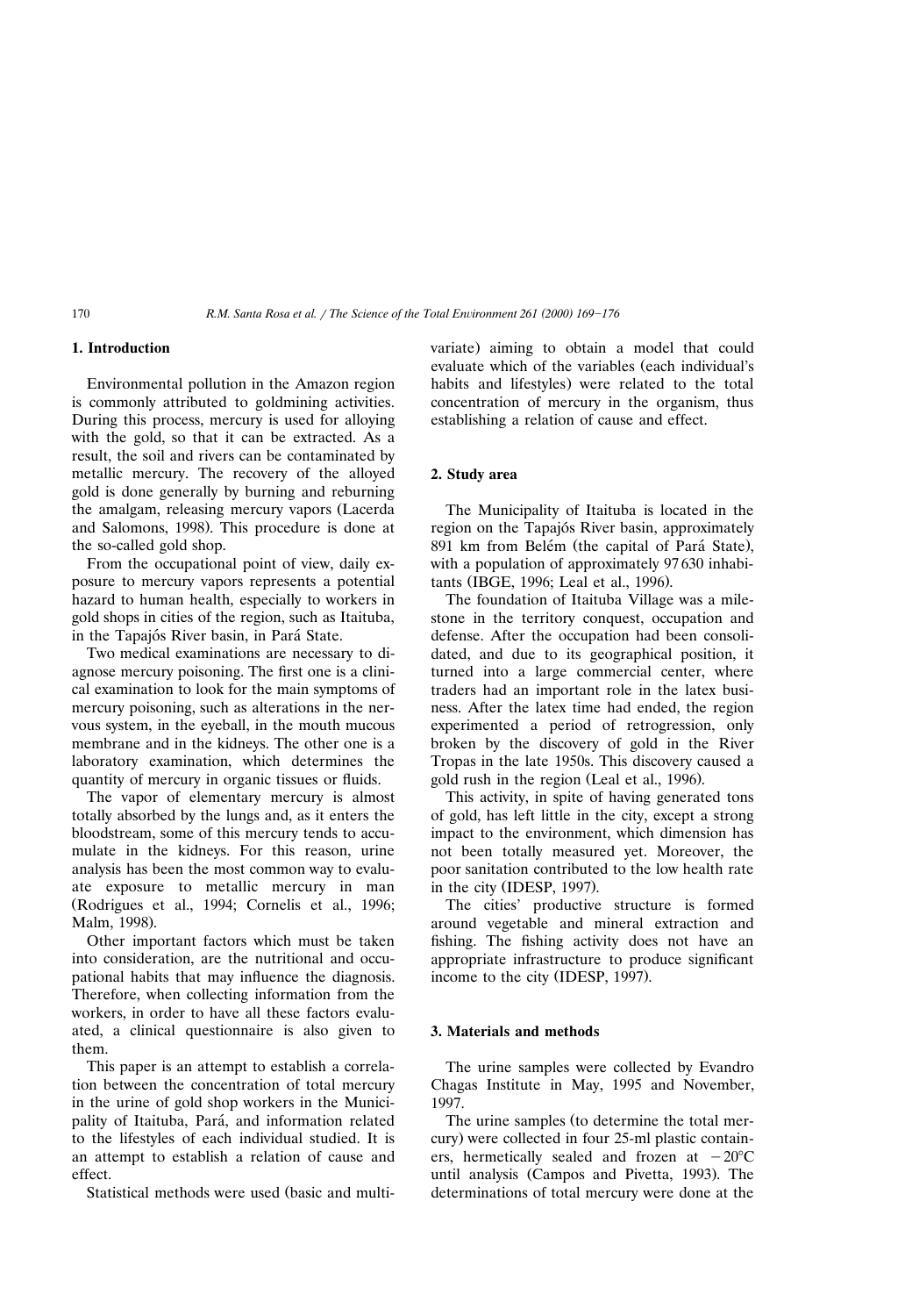Toxicology Laboratory at the Evandro Chagas Institute by the cold vapor atomic absorption spectroscopy technique, using the Mercury Analyzer Hg-3500.

To determine the total mercury in the urine, the following were placed in a 50-ml volumetric flask: 2 ml  $HNO<sub>3</sub>/HClO<sub>4</sub>$  (1:1), 5 ml  $H<sub>3</sub>SO<sub>4</sub>$ , 1 ml ultrapure water and a 5-ml urine sample. Digestion was done at a temperature between 220 and  $250^{\circ}$ C on a hot plate for 20 min. After it had cooled down, the digested sample solution was gauged at 50 ml with ultrapure water. A 5-ml part of the sample solution was utilized to determine the mercury (Akagi et al., 1995).

The subjects studied were the workers at the Gold Shops in Itaituba. All the individuals answered an epidemiological questionnaire, with information about identification, nutritional habits, occupational history and morbidity. The variables below were used for the statistical calculation:

- AGE, patient's age, in years.
- <sup>v</sup> QFISH, number of times fish is consumed a week:  $0 =$  rarely.
- QUA, time of alcohol consumption, in years.
- QUANT, number of amalgam fillings.
- YEAR, time of work at gold shop, in years:  $0 = 1$  year.
- WORKHD, working hours: hours a day.
- WORKDW, working days: days a week.
- WORKMY, working months: months a year.

The statistical analysis was done with MINITAB software 10.1 (Ryan et al., 1985).

# **4. Results and discussion**

In order to assess the analytical capability of the proposed methodology and validate the results, real urine samples were spiked with mercury chloride. Recoveries of added mercury, and precision were determined in all samples. The varying levels of concentration and the results recorded in such experiments have been summarized in Table 1.  $Hg(II)$  was analyzed (three replicates in each analysis) following the proposed procedure. As can be seen, a good agreement

| Table 1                                     |  |
|---------------------------------------------|--|
| Recovery for inorganic mercury <sup>a</sup> |  |

| Sample<br>$(N = 5)$ | $Hg(II)$ added<br>(ppb) | $Hg(II)$ found<br>(ppb) | $%$ Recovery |
|---------------------|-------------------------|-------------------------|--------------|
| 1                   | 2.5                     | $2.8 + 4.0$             | 112.0        |
| 2                   | 4.5                     | $4.5 + 4.6$             | 100.0        |
| 3                   | 6.5                     | $6.7 + 5.0$             | 103.7        |
| $\overline{4}$      | 8.5                     | $8.9 + 4.7$             | 104.9        |

<sup>a</sup> Each value is the mean of three determinations.

with the amounts of  $Hg(II)$  previously added is observed.

The clinic manifestations of mercury poisoning depend on the amount and chemical form of the mercury absorbed by the organism, as well as each individual's lifestyle. Alcohol consumption, nutritional habits, working hours and other factors may interfere with the absorption, metabolism, distribution, conversion and renal excretion of the mercury by the organism.

Table 2 shows the results of the epidemiological questionnaire and the total concentration of mercury in the urine of gold shop workers of Itaituba, in the years 1995 and 1997. This table was the basis for the statistical studies done in this work.

# *4.1. Basic statistics*

In this work, three groups were considered, A, B and C. Group A consists of people with total concentration in the urine up to  $10$  ppb (normal limit); group B, of people with concentration between 10.1 and 50 ppb of mercury (biological tolerance limit) and group C, above  $50$  ppb (contaminated) (LSMS, 1992). Out of  $73$  urine samples of gold shop workers, (Table 2), approximately 22% showed concentrations above the biological tolerance limit  $(50 \text{ pb})$  and  $13.7\%$  presented concentrations above 100 ppb. The biggest proportion, 49%, had concentrations between 10.1 ppb and 50 ppb. Approximately 29% of the samples showed concentrations up to 10 ppb, considered normal to occupationally exposed individuals.

The data obtained through basic statistics, shown in Table 3, are for urine samples collected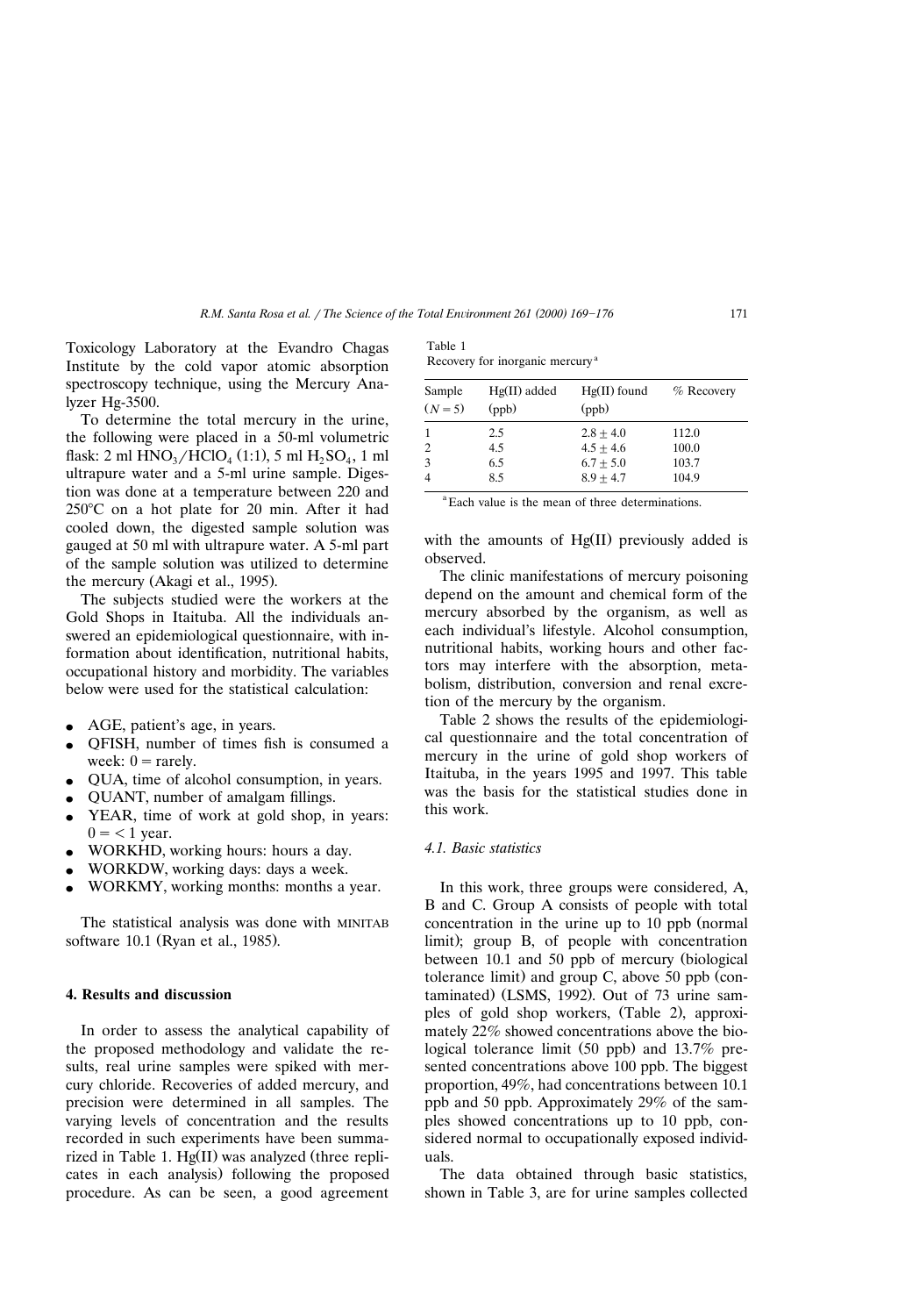| No. | [Hg] (ppb)  | <b>AGE</b> | <b>QFISH</b>     | <b>QUA</b>                 | <b>QUANT</b>     | <b>YEAR</b>      | <b>WORKHD</b> | <b>WORKDW</b> | <b>WORKMY</b>    | <b>GROUP</b> |
|-----|-------------|------------|------------------|----------------------------|------------------|------------------|---------------|---------------|------------------|--------------|
| 01  | ${\rm N.D}$ | 59         | $\boldsymbol{0}$ | $\boldsymbol{0}$           | $\boldsymbol{0}$ | $\,$ 8 $\,$      | 9             | 5.0           | 11               | A            |
| 02  | 2.9         | 29         | $\overline{2}$   | 9                          | 4                | $\boldsymbol{0}$ | 6             | 5.5           | $\bf{0}$         | A            |
| 03  | 2.9         | 24         | $\mathbf{1}$     | $\boldsymbol{0}$           | $\boldsymbol{0}$ | $\boldsymbol{7}$ | 8             | 5.5           | 11               | A            |
| 04  | 2.9         | 26         | 3                | $\boldsymbol{0}$           | $\boldsymbol{0}$ | 11               | 10            | 5.5           | 12               | A            |
| 05  | 3.5         | 19         | $\mathbf{1}$     | $\mathbf{1}$               | $\boldsymbol{0}$ | 5                | 7             | 5.5           | 12               | A            |
| 06  | 4.2         | 32         | $\mathbf{1}$     | 22                         | 6                | 6                | 6             | 5.0           | 12               | A            |
| 07  | 6.0         | 26         | $\boldsymbol{0}$ | 8                          | 4                | 7                | 10            | 5.5           | 11               | A            |
| 08  | 6.1         | 31         | $\mathbf{1}$     | $\boldsymbol{0}$           | $\boldsymbol{0}$ | 5                | 5             | 6.0           | 12               | A            |
| 09  | 6.2         | 35         | $\boldsymbol{0}$ | 17                         | 3                | 5                | 8             | 5.5           | 11               | A            |
| 10  | 6.6         | 29         | $\boldsymbol{0}$ | $\tau$                     | $\boldsymbol{0}$ | $\boldsymbol{0}$ | 8             | 5.0           | 11               | A            |
| 11  | 6.9         | 37         | $\overline{2}$   | 23                         | 10               | $\overline{c}$   | 12            | 6.0           | 11               | A            |
| 12  | 7.1         | 33         | $\mathbf{1}$     | 18                         | $\overline{4}$   | $\mathbf{1}$     | 8             | 5.5           | 11               | A            |
| 13  | 7.4         | 14         | $\boldsymbol{0}$ | $\boldsymbol{0}$           | $\boldsymbol{0}$ | $\boldsymbol{0}$ | 5             | 5.5           | $\bf{0}$         | A            |
| 14  | 7.8         | 22         | $\boldsymbol{0}$ | $\boldsymbol{0}$           | 6                | $\mathfrak z$    | 10            | 6.0           | 11               | A            |
| 15  | 8.2         | 29         | $\overline{2}$   | 16                         | $\boldsymbol{0}$ | 12               | 9             | 6.5           | 12               | A            |
| 16  | 8.6         | 40         | $\mathbf{1}$     | 22                         | $\boldsymbol{0}$ | 6                | 10            | 6.0           | 12               | A            |
| 17  | 8.7         | 31         | $\boldsymbol{0}$ | 14                         | $\overline{c}$   | $\sqrt{5}$       | 8             | 5.5           | 11               | A            |
| 18  | 8.9         | 21         | $\boldsymbol{0}$ | 6                          | 8                | $\overline{2}$   | 11            | 6.0           | 12               | A            |
| 19  | 9.3         | 26         | $\overline{2}$   | 11                         | 9                | 10               | 10            | 6.0           | 12               | A            |
| 20  | 9.4         | 38         | 3                | $\boldsymbol{0}$           | $\boldsymbol{0}$ | $\overline{4}$   | 3             | 5.0           | 11               | A            |
| 21  | 9.9         | 35         | $\sqrt{2}$       | 20                         | $\boldsymbol{0}$ | 13               | 6             | 6.0           | 12               | A            |
| 22  | 10.3        | 29         | $\boldsymbol{0}$ | 8                          | 7                | 10               | 9             | 5.0           | 11               | B            |
|     |             |            |                  |                            |                  | 8                | 8             |               |                  |              |
| 23  | 10.8        | 37         | $\boldsymbol{0}$ | 17                         | 4                |                  |               | 5.0           | 12               | B            |
| 24  | 12.0        | 21         | 3                | $\mathfrak{Z}$<br>$\theta$ | $\boldsymbol{0}$ | $\tau$<br>25     | 10            | 6.0           | 12               | B            |
| 25  | 12.2        | 61         | $\boldsymbol{0}$ |                            | $\boldsymbol{0}$ |                  | 11            | 7.0           | 11               | B            |
| 26  | 12.5        | 48         | $\boldsymbol{0}$ | 23                         | $\boldsymbol{0}$ | 14               | 10            | 5.5           | 11               | $\bf{B}$     |
| 27  | 12.5        | 43         | $\boldsymbol{0}$ | 22                         | $\overline{c}$   | 13               | 11            | 6.0           | 12               | B            |
| 28  | 13.6        | 35         | 3                | 21                         | 3                | 10               | 10            | 7.0           | 12               | B            |
| 29  | 14.1        | 28         | $\overline{4}$   | 12                         | 3                | 10               | 10            | 5.0           | 12               | B            |
| 30  | 17.1        | 15         | $\boldsymbol{0}$ | $\mathbf{1}$               | $\boldsymbol{0}$ | $\boldsymbol{0}$ | 8             | 6.0           | $\boldsymbol{0}$ | B            |
| 31  | 17.1        | 22         | $\mathbf{1}$     | 5                          | $\boldsymbol{0}$ | $\boldsymbol{0}$ | 8             | 6.0           | $\boldsymbol{0}$ | B            |
| 32  | 17.1        | 32         | $\overline{2}$   | 16                         | $\boldsymbol{0}$ | 6                | 8             | 7.0           | 12               | B            |
| 33  | 17.4        | 50         | $\boldsymbol{0}$ | 30                         | $\overline{4}$   | 11               | 10            | 5.5           | 11               | B            |
| 34  | 18.6        | 36         | $\overline{4}$   | $\boldsymbol{0}$           | $\boldsymbol{0}$ | 6                | 9             | 5.5           | 11               | B            |
| 35  | 18.6        | 28         | $\boldsymbol{0}$ | 13                         | $\boldsymbol{0}$ | 10               | 10            | 6.0           | 11               | B            |
| 36  | 19.4        | 39         | $\overline{c}$   | 20                         | $\overline{4}$   | 10               | 9             | 5.0           | 11               | B            |
| 37  | 20.2        | 30         | $\boldsymbol{0}$ | 13                         | $\overline{4}$   | 14               | 10            | 6.0           | 11               | B            |
| 38  | 21.3        | 18         | $\boldsymbol{0}$ | $\overline{c}$             | $\boldsymbol{0}$ | 3                | 10            | 6.5           | 10               | B            |
| 39  | 21.3        | 42         | $\boldsymbol{0}$ | $\boldsymbol{0}$           | 8                | 9                | 8             | 6.0           | 11               | B            |
| 40  | 21.9        | 28         | $\boldsymbol{0}$ | $\boldsymbol{0}$           | 10               | 10               | 10            | 5.0           | 12               | B            |
| 41  | 22.2        | 36         | $\boldsymbol{0}$ | 15                         | $\boldsymbol{0}$ | 12               | 9             | 5.0           | 12               | B            |
| 42  | 24.7        | 40         | $\boldsymbol{0}$ | 20                         | 5                | 15               | 10            | 5.0           | 12               | B            |
| 43  | 24.8        | 30         | $\overline{2}$   | 10                         | 4                | 6                | 8             | 7.0           | 11               | B            |
| 44  | 25.5        | 50         | $\boldsymbol{0}$ | 35                         | 4                | 16               | 10            | 5.5           | 12               | $\, {\bf B}$ |
| 45  | 26.0        | 22         | $\mathbf{1}$     | 6                          | $\boldsymbol{0}$ | 7                | 9             | 7.0           | 12               | B            |
| 46  | 26.4        | 34         | $\mathbf{1}$     | 9                          | 6                | 9                | 9             | 6.0           | 12               | B            |
| 47  | 27.3        | 29         | $\boldsymbol{0}$ | $\boldsymbol{0}$           | $\boldsymbol{0}$ | 4                | 10            | 6.0           | 12               | B            |
| 48  | 28.6        | 28         | 3                | 10                         | $\boldsymbol{0}$ | 4                | 10            | 6.5           | 12               | B            |
| 49  | 30.0        | 27         | 3                | 9                          | $\boldsymbol{0}$ | 5                | 8             | 5.5           | 11               | B            |
| 50  | 30.4        | 29         | 3                | 10                         | $\overline{4}$   | 18               | 12            | 7.0           | $\boldsymbol{0}$ | $\bf{B}$     |

Table 2 Preliminary evaluation of the results of the urine samples of gold shop workers of Itaituba<sup>a</sup>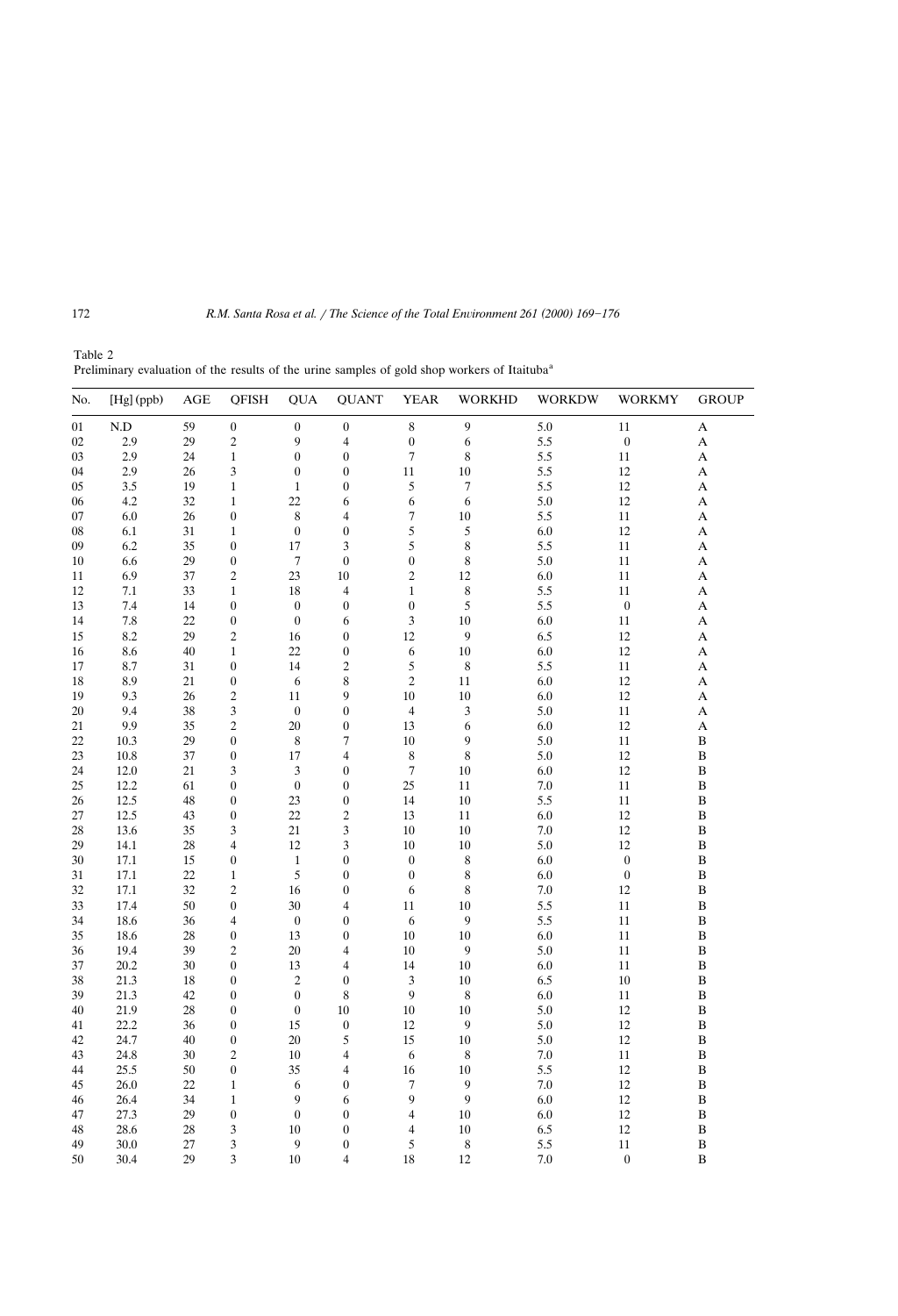Table 2 (Continued)

| No. | [Hg] (ppb) | AGE | <b>OFISH</b>     | <b>QUA</b>     | <b>QUANT</b>     | <b>YEAR</b>    | <b>WORKHD</b>  | <b>WORKDW</b> | <b>WORKMY</b> | <b>GROUP</b>  |
|-----|------------|-----|------------------|----------------|------------------|----------------|----------------|---------------|---------------|---------------|
| 51  | 32.6       | 40  | $\theta$         | $\theta$       | 8                | 15             | 9              | 5.0           | 12            | B             |
| 52  | 35.7       | 19  | $\theta$         | $\theta$       | 5                | 3              | $\overline{0}$ | 0.0           | $\theta$      | B             |
| 53  | 37.6       | 30  | 3                | 15             | 3                | 9              | 10             | 6.0           | 11            | B             |
| 54  | 40.5       | 18  | $\boldsymbol{0}$ | 0              |                  | $\overline{0}$ | 10             | 6.0           | $\mathbf{0}$  | B             |
| 55  | 42.1       | 44  | 6                | $\theta$       |                  |                | 11             | 5.0           | 11            | B             |
| 56  | 42.1       | 37  | $\mathbf{0}$     | 20             | 3                | 16             | 11             | 5.0           | 12            | B             |
| 57  | 47.2       | 32  | 2                | 17             | 2                | 10             | 8              | 6.0           | 11            | B             |
| 58  | 56.8       | 34  | 7                | 16             | $\mathbf{0}$     | 12             | 13             | 6.5           | 12            | С             |
| 59  | 57.7       | 30  | 3                | 13             | $\boldsymbol{0}$ | 10             | 9              | 5.0           | 11            | C             |
| 60  | 59.3       | 34  | 2                | 17             | $\mathbf{0}$     | 13             | 9              | 5.5           | 12            | C             |
| 61  | 60.8       | 32  | $\boldsymbol{0}$ | 14             | $\mathbf{0}$     |                | 10             | 6.0           | 11            | $\mathsf{C}$  |
| 62  | 63.0       | 53  |                  | 40             | 2                | $\overline{7}$ | 8              | 5.0           | 12            | $\mathbf C$   |
| 63  | 81.7       | 43  | 2                | $\Omega$       | 4                | 12             | 8              | 5.0           | 11            | $\mathsf{C}$  |
| 64  | 101.0      | 30  | $\mathbf{0}$     | 12             | 2                | $\overline{7}$ | 10             | 5.0           | 12            | $\mathsf{C}$  |
| 65  | 103.5      | 25  |                  | $\overline{4}$ | $\mathbf{0}$     | 10             | 8              | 7.0           | 12            | $\mathbf C$   |
| 66  | 105.0      | 43  | $\overline{c}$   | 23             | 2                | 8              | 8              | 6.0           | 11            | $\mathsf{C}$  |
| 67  | 105.7      | 36  | $\mathbf{0}$     | 21             | $\boldsymbol{0}$ | 4              | 12             | 6.0           | 12            | $\mathcal{C}$ |
| 68  | 106.0      | 52  | $\overline{c}$   | 39             | $\boldsymbol{0}$ | 4              | 8              | 6.0           | 12            | $\mathsf{C}$  |
| 69  | 110.0      | 27  | $\mathbf{0}$     | 9              | $\mathbf{0}$     | 7              | 10             | 6.0           | 11            | $\mathbf C$   |
| 70  | 110.2      | 37  | $\overline{c}$   | 22             | 2                | 13             | 8              | 7.0           | 11            | C             |
| 71  | 145.5      | 45  | 5                | 30             | $\boldsymbol{0}$ | 10             | 8              | 5.0           | 12            | $\mathsf{C}$  |
| 72  | 167.2      | 33  |                  | $\theta$       | 3                | 5              | 10             | 7.0           | 12            |               |
| 73  | 255.0      | 42  | 3                | $\theta$       | $\boldsymbol{0}$ | 12             | 12             | 5.0           | 12            | $\mathsf{C}$  |

<sup>a</sup>Abbreviations: AGE, Patient's age in years; QFISH, number of times a week fish is consumed; QUA, time of alcohol consumption in years; QUANT, number of metallic fillings; YEAR, time of work at gold shop, in years; WORKHD, working hours: hours a day; WORKDW, Working hours: days a week; WORKMY, working hours: months a year; A, people with [Hg] up to 10 ppb; B, people with [Hg] between 10.1 and 50 ppb; C, people with [Hg] above 50 ppb; N.D., not detected ([Hg] < 0.04 ppb).

in 1995 and 1997. For this study, 21 samples were used for group A, 36 samples for group B, 16 samples for group C and 9 variables were analyzed (see Table 2).

# Table 3

| Variables     | Group A $(n = 21)$<br>$\leq 10$ ppb |            | Group B $(n = 36)$<br>$10.1 - 50$ ppb |            | Group C $(n = 16)$<br>$>$ 50 ppb |            |
|---------------|-------------------------------------|------------|---------------------------------------|------------|----------------------------------|------------|
|               | Standard<br>deviation               | <b>STD</b> | Standard<br>deviation                 | <b>STD</b> | Standard<br>deviation            | <b>STD</b> |
| AGE           | 30.29                               | 9.29       | 32.97                                 | 10.21      | 37.25                            | 8.34       |
| <b>OFISH</b>  | 1.05                                | 1.02       | 1.19                                  | 1.60       | 1.94                             | 1.91       |
| <b>OUA</b>    | 9.24                                | 8.72       | 10.61                                 | 9.40       | 16.25                            | 12.65      |
| <b>OUANT</b>  | 2.67                                | 3.38       | 2.75                                  | 2.76       | 0.94                             | 1.34       |
| <b>YEAR</b>   | 4.86                                | 3.65       | 9.06                                  | 5.54       | 8.44                             | 3.65       |
| <b>WORKHD</b> | 8.05                                | 2.27       | 9.25                                  | 1.90       | 9.44                             | 1.67       |
| <b>WORKDW</b> | 5.62                                | 0.41       | 5.69                                  | 1.20       | 5.81                             | 0.77       |
| <b>WORKMY</b> | 10.38                               | 3.48       | 9.89                                  | 4.06       | 11.62                            | 0.50       |

<sup>a</sup>Abbreviations: AGE, patient's age in years; QFISH, number of times a week fish is consumed; QUA, time of alcohol consumption, in years; QUANT, number of metallic fillings; YEAR, time of work at gold shop, in years; WORKHD, working hours: hours a day; WORKDW, working hours: days a week; WORKMY, working hours: months a year; A, people with [Hg] to 10 ppb; B, people with [Hg] between 10.1 and 50 ppb; C, people with [Hg] above 50 ppb.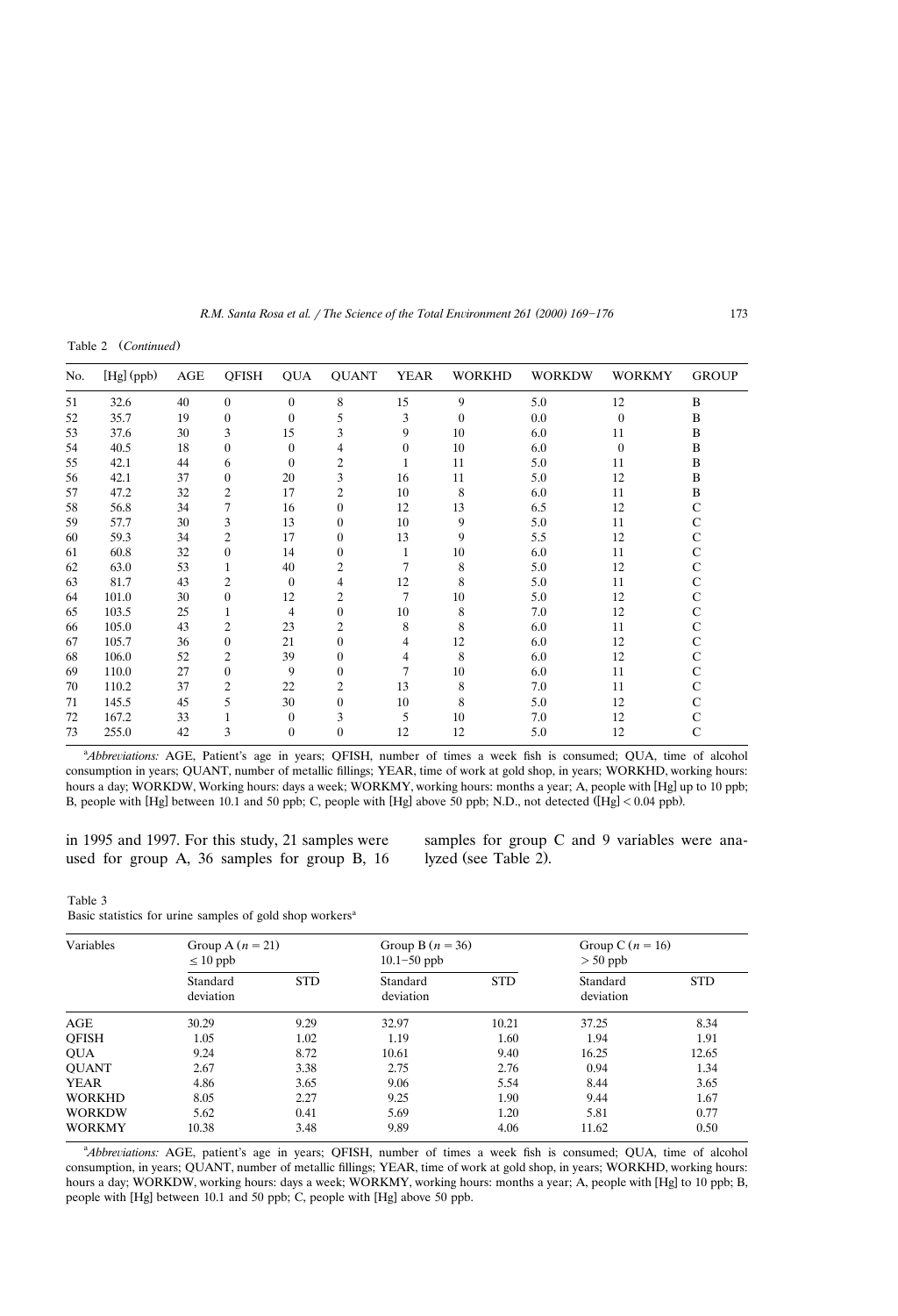In Table 3, a high standard deviation in the variables studied can be seen. These numbers can be explained by the analysis of Table 2, where it is observed that the population studied does not present a uniform lifestyle. For example, by analyzing the time of alcohol consumption of the people studied (QUA), the figures vary from 0 to 40 years. The significant difference between the three groups, in terms of variability, is in the variable WORKMY, where group B's standard deviation is eight times group C's standard deviation.

Although AGE (Table 3) shows that older people present a higher concentration of mercury, this variable is not significant to evaluate mercury contamination (Lodenius et al., 1983), because it might be associated with exposure time to mercury vapors.

Fish is the main environmental cause of mercury exposure in man (Rodrigues et al., 1994; Malm et al., 1995). The variable QFISH shows that mercury contamination becomes significant as the number of times a week one consumes fish increases. However, these results are not conclusive, as people with similar nutritional habits may consume different fish species, with variable concentration of mercury (Rodrigues et al., 1994).

Alcohol consumption is an important factor to consider, as the ethyl alcohol inhibits mercury oxidation in man. Alcohol reduces the levels of Hg in the lungs and increases them in the liver. That explains the higher concentration of mercury in the urine of people who consume more alcohol, which is in accordance with the results obtained in Table 3 for the variable QUA.

In the literature, there is controversy over the mercury absorption through fillings with mercury amalgam. Some authors state that fillings can influence the concentration of mercury in an individual's body fluids (Colacioppo, 1979; Rodrigues et al., 1994; Lutz et al., 1996). Others say that there is no significant absorption, as the mercury amalgam is insoluble in saliva. In Table 3, the variable QUANT does not discriminate the groups well.

The longer the working hours, the more the exposure to mercury vapors occurs, therefore increasing the risk of poisoning (Colacioppo, 1979). In the population studied, the concentration of mercury increases with the daily, weekly and annual working hours, except in group B for the variables WORKMY and YEAR.

A conclusive evaluation of Table 3 shows that the variables averages do not present large differences between groups A, B and C. The observation of the averages show that people who consume more fish (QFISH) tend to present a higher level of contamination by mercury, as well as the ones with more exposure time to mercury vapors (YEAR, WORKHD, WORKDW and WORKMY).

Establishing a correlation between the total concentration of mercury and life habits (variables) is a difficult task because, probably, more than one variable contributes to the contamination by mercury. For this reason, the multivaried statistical method (Discriminant Analysis) was chosen to try to separate the samples according to the groups they belong to, taking all the variables into consideration.

## *4.2. Discriminant analysis*

Discriminant analysis is a multivariate technique that has two main objectives: (1) to separate samples from distinct groups; and (2) to place new samples in previously defined groups (Mardia et al., 1979; Johnson and Wichern, 1992; IBGE, 1996).

As in the previous study, based on the data in Table 2, three distinct groups were considered (A, B and C), with 21, 36 and 16 samples, respectively.

After several attempts to obtain a classification of the samples, the best one was obtained with six variables (QFISH, QUA, QUANT, YEAR, WORKHD, WORKDW), out of nine that we originally had. This suggests that the other two variables (AGE and WORKMY) are not important to the classification of the samples in these three groups.

One way to evaluate the performance of the classification rule is to calculate the classification matrix. It shows the samples of the predicted group vs. the true group (Johnson and Wichern, 1992).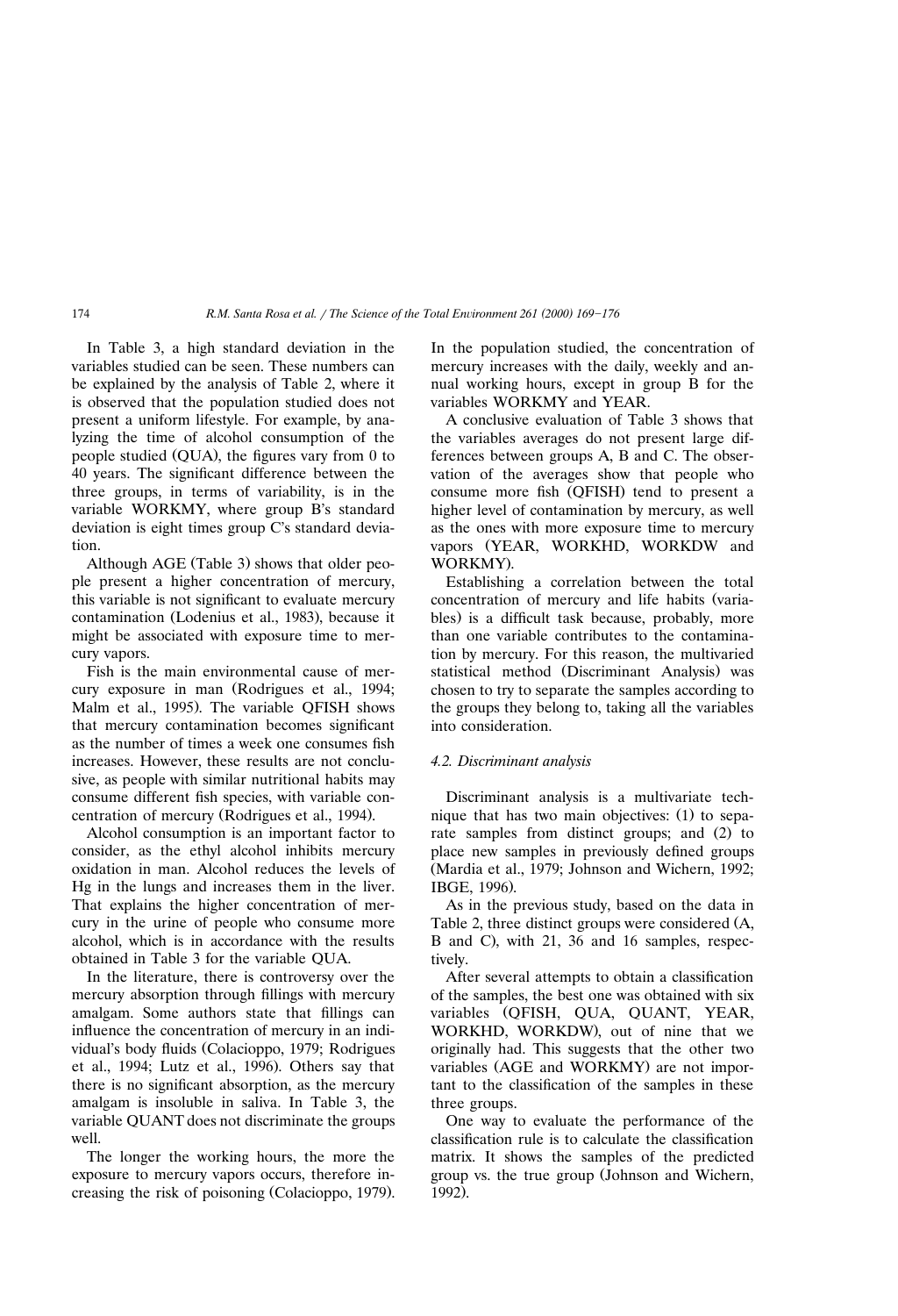Table 4 Classification matrix<sup>a</sup>

| Predicted    | True group |                                                |      |  |  |  |  |  |
|--------------|------------|------------------------------------------------|------|--|--|--|--|--|
| group        |            | $A (\leq 10$ ppb) B (10.1-50 ppb) C (> 50 ppb) |      |  |  |  |  |  |
| A            | 17         |                                                |      |  |  |  |  |  |
| B            |            | 26                                             |      |  |  |  |  |  |
| C            | 3          | 5                                              | 14   |  |  |  |  |  |
| Total        | 21         | 36                                             | 16   |  |  |  |  |  |
| $%$ of right | 81         | 72.                                            | 87.5 |  |  |  |  |  |

<sup>a</sup>Abbreviations: AGE, patient's age in years; QFISH, number of times a week fish is consumed; QUA, time of alcohol consumption, in years; QUANT, number of metallic fillings; YEAR, time of work at gold shop, in years; WORKHD, working hours: hours a day; WORKDW, working hours: days a week; WORKMY, working hours: months a year; A, people with  $[Hg]$  to 10 ppb; B, people with  $[Hg]$  between 10.1 and 50 ppb; C, people with [Hg] above 50 ppb.

The classification summary is given in Table 4.

By analyzing the data shown in Table 4, one can see that in group  $A$  (true group), out of  $21$ samples, 17 remained in A, one in B and three went to group C.

In group B (true), out of  $36$  samples,  $26$  remained in group B, five went to A, and five to C. Finally, in group C, out of 16 samples, none went to group A, two went to B and 16 remained in group C. The average of success of the classification is 78%. The mistake rate, approximately 22%, is low, considering that the data were obtained from a epidemiological questionnaire and, consequently, there were uncertainties in the answers given by the people studied.

## **5. Conclusions**

Through statistical analysis, it was possible to divide the workers into three groups: people with normal concentration of mercury,  $[Hg] \le 10$  ppb,  $(29\%)$ ; with concentrations at the biological limit of tolerance, [Hg] from 10.1 to 50 ppb,  $(49\%)$ ; and contaminated people,  $[Hg] \ge 50$  ppb (22%). It can be concluded that the interaction factors such as of how often fish is consumed, time of alcohol consumption, number of amalgam fillings, as well as working hours are probably important to the evaluation of mercurial contamination of people occupationally exposed to mercury vapors.

#### **Acknowledgements**

This study was supported by  $FINEP$  $CAPES/CNPq/SUDAM$ . The authors also thank Mr Guimarães for the incentive and collaboration in specific literature.

## **References**

- Akagi H, Malm O, Branches FJP et al. Human exposure to mercury due to goldmining in the Tapajós river basin, Amazon, Brazil: Speciation of mercury in human hair, blood and urine. Water Air Soil Pollut 1995;80:85-94.
- Campos RC, Pivetta F. Análise de mercúrio em sangue, urina e cabelo. In: Câmara VM, editor. Mercúrio em Garimpos de Ouro (Série Vigilância, 12). Metepec, México: Centro Panamericano de Ecologia Humana e saúde/ECO/ Organização Panamericana da Saúde, 1993:65-77.
- Colacioppo S. Avaliação do risco de intoxicação profissional por vapores de mercúrio. Rev Brasil Saúde Ocup 1979;7:  $46 - 61.$
- Cornelis R, Heinzow B, Herber RFM et al. Sample collection guidelines for trace elements in blood and urine. J Trace Elements Med Biol 1996;10:103-127.
- IBGE. Brazilian Geography and Statistics Institute, 1996.
- IDESP. Relatório final de reconhecimento. Projeto: Santarém-Cachimbo. Coordenadoria de Pesquisa de Recursos Naturais, 1, 1997:11.
- Johnson RA, Wichern DW. Applied multivariate statistical analysis. New York: Wiley, 1992.
- Lacerda LD, Salomons W. Mercury from gold and silver mining. A chemical time bomb? Berlin: Springer, 1998.
- Leal JWL, Pastana JM do N, João X da SJ et al. Programa de Integração Mineral no Município de Itaituba, 1996.
- Lodenius M, Seppänen A, Herranen M. Accumulation of mercury in fish and man from reservoirs in northern Finland. Water Air Soil Pollut 1983;19:237-246.
- LSMS. Legislação da Segurança e Medicina do Trabalho. 2nd ed São Paulo: Editora LTR, 1992.
- Lutz E, Lind B, Herin P, Krakau I, Biu T-H, Vahter M. Concentrations of mercury, cadmium and lead in brain and kidney of second trimester fetuses and infants. J Trace Elements Med Biol 1996;10:61-67.
- Malm O. Gold mining as a source of mercury exposure in the Brazilian Amazon. Environ Res 1998;77:73-78.
- Malm O, Branches FJP, Akagi H et al. Mercury and meth-